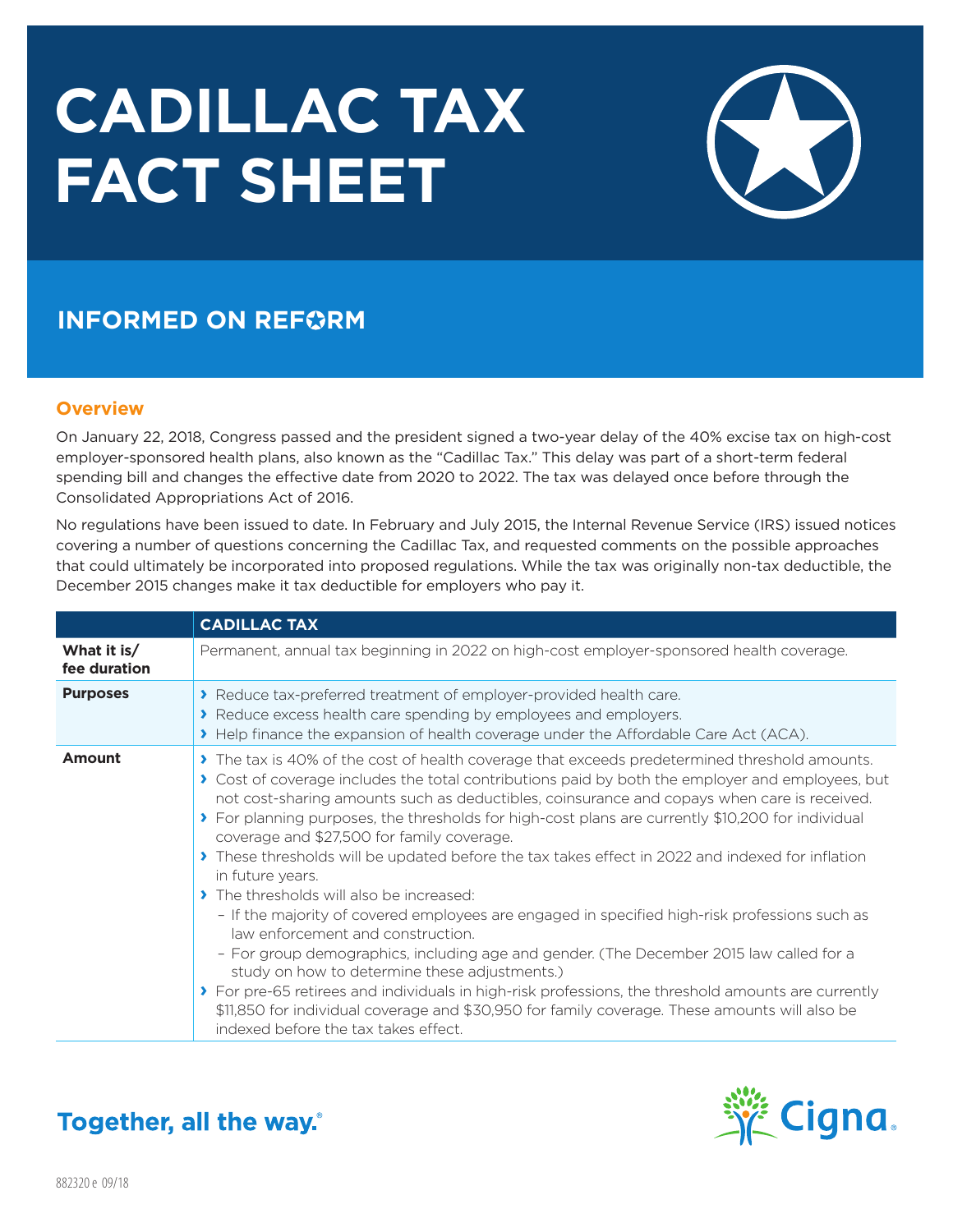|                                                    | <b>CADILLAC TAX</b>                                                                                                                                                                                                                                                                                                                                                                                                                                                                                                                                                                                                                                                                                                                                                                                                                                                                                                                                                                 |  |  |  |  |  |
|----------------------------------------------------|-------------------------------------------------------------------------------------------------------------------------------------------------------------------------------------------------------------------------------------------------------------------------------------------------------------------------------------------------------------------------------------------------------------------------------------------------------------------------------------------------------------------------------------------------------------------------------------------------------------------------------------------------------------------------------------------------------------------------------------------------------------------------------------------------------------------------------------------------------------------------------------------------------------------------------------------------------------------------------------|--|--|--|--|--|
| <b>Who calculates</b><br>and pays                  | <b>Insured:</b> Employers calculate and insurers pay.<br>Self-funded: Employers calculate and "the person who administers the plan benefits" pays.<br>Health Savings Accounts (HSAs) and Archer Medical Savings Accounts (MSAs): Employers<br>calculate and employers pay.                                                                                                                                                                                                                                                                                                                                                                                                                                                                                                                                                                                                                                                                                                          |  |  |  |  |  |
| How a group<br>health plan's cost<br>is determined | > The tax is based on the total cost of each employee's coverage above the threshold amount.<br>The cost includes contributions toward the cost of coverage made by employers and employees.<br>> The statute states that costs of coverage will be calculated under rules similar to the rules for<br>calculating COBRA premium.                                                                                                                                                                                                                                                                                                                                                                                                                                                                                                                                                                                                                                                   |  |  |  |  |  |
| How the tax will<br>be paid                        | Forms and instructions for paying the tax are not yet available.                                                                                                                                                                                                                                                                                                                                                                                                                                                                                                                                                                                                                                                                                                                                                                                                                                                                                                                    |  |  |  |  |  |
| <b>Tax implications</b>                            | Based on the December 2015 changes, Cadillac Tax payments will be deductible for federal<br>tax purposes.                                                                                                                                                                                                                                                                                                                                                                                                                                                                                                                                                                                                                                                                                                                                                                                                                                                                           |  |  |  |  |  |
| <b>Applicable types</b><br>of coverage             | Insured and self-insured group health plans (including behavioral, and prescription drug coverage)<br>> Wellness programs that are group health plans (most wellness programs)<br>> Health Flexible Spending Accounts (FSAs)<br>> HSAs, employer and employee pre-tax contributions*<br>> Health Reimbursement Accounts (HRAs)*<br>> Archer MSAs, all pre-tax contributions*<br>> Onsite medical clinics providing more than de minimis care*<br>> Executive physical programs*<br>> Pre-tax coverage for a specified disease or illness<br>> Hospital indemnity or other fixed indemnity insurance<br>> Federal/State/Local government-sponsored plans for its employees<br>Retiree coverage<br>> Multi-employer (Taft-Hartley) plans                                                                                                                                                                                                                                              |  |  |  |  |  |
| <b>Excluded types</b><br>of coverage               | > U.S.-issued expatriate plans for most categories of expatriates<br>> Coverage for accident only, or disability income insurance, or any combination thereof<br>> Supplemental liability insurance<br>> Liability insurance, including general liability insurance and automobile liability insurance<br>> Workers' compensation or similar insurance<br>> Automobile medical payment insurance<br>> Credit-only insurance<br>> Other insurance coverage as specified in regulations under which benefits for medical care are<br>secondary or incidental to other insurance benefits<br>> Long-term care<br>> Stand-alone dental and vision*<br>Coverage for the military, sponsored by federal, state or local governments*<br>> Employee Assistance Programs*<br>> Employee after-tax contributions to HSAs and MSAs*<br>Coverage for a specified disease or illness, and hospital indemnity or other fixed indemnity<br>insurance if payment is not excluded from gross income |  |  |  |  |  |

\* As indicated by IRS notice issued on February 23, 2015 and subject to future regulatory clarification.